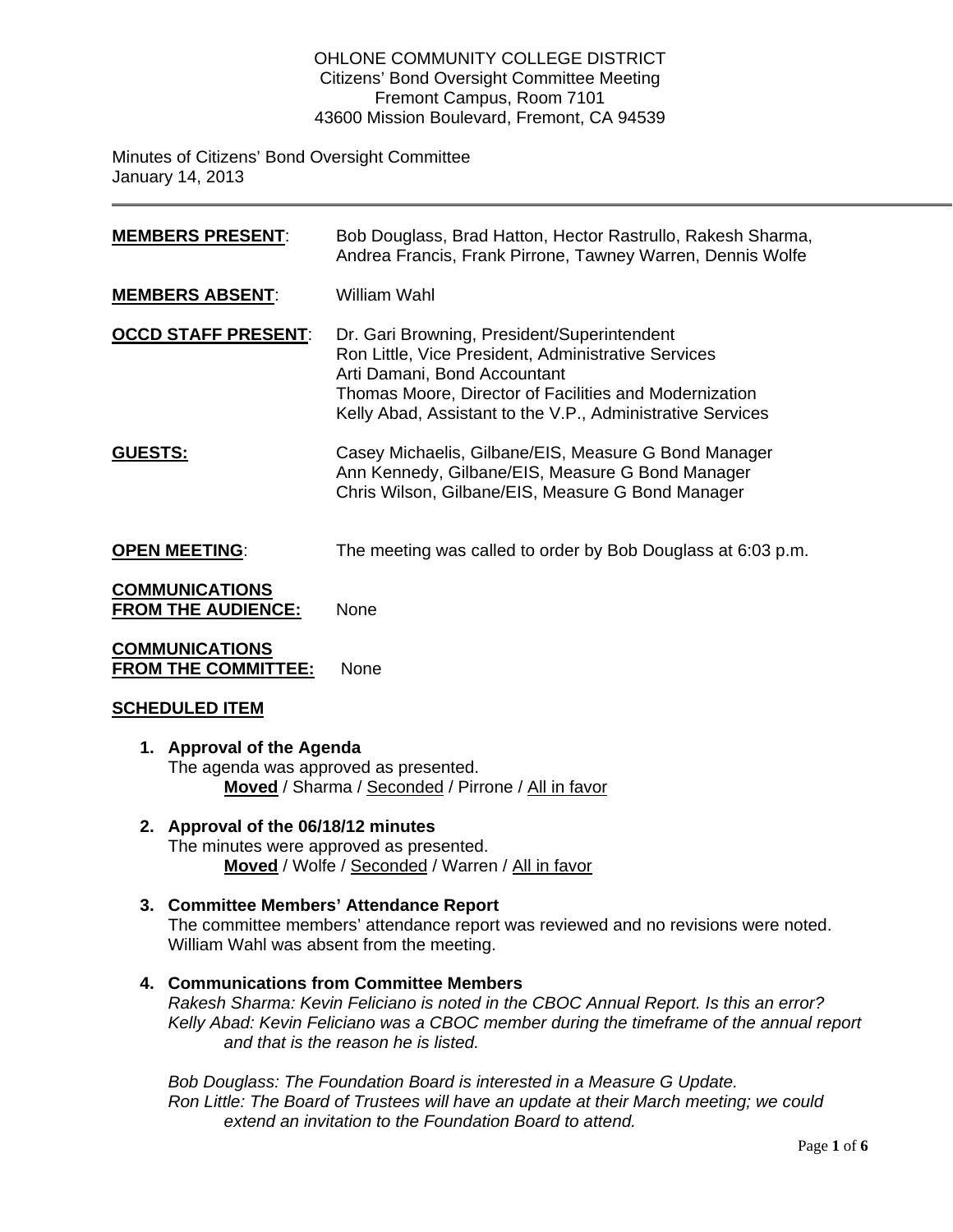# **5. Communications from Staff**

Dr. Browning stated that Don Eichelberger's term ended with the District at the end of December. Joanne Schultz has also left the District to take another position.

Ron Little said that Don Eichelberger will be serving the District on an on-call basis. The District may need his expertise to close out Measure A.

# **a. Response to Question Regarding Measure A & G District Staff Support**

Ron Little discussed the question regarding Measure A & G District Staff Support, which was asked at the last meeting by Bill Wahl. Prop 39 is specific on how bond proceeds can be used. Law provides that the "proceeds… may not be used for any other purposes (than intent) including teacher and administrator salaries and other school operating expenses." Intent is clarified by the Attorney General in a legal opinion dated November 9, 2004 and was reviewed by the committee. The Attorney General's opinion is if "but for the bond projects," this work would not exist, then it is a justifiable expense.

The District has many internal controls. All positions are approved by the Board of Trustees and properly tracked with time reporting documentation, reconciled annually and monitored by accountants and auditors for validity. Under Measure A, only one-quarter of one percentage of the whole bond was used for support.

# **6. Communications from the Public**

No comments from the Public.

### **7. Acceptance of Annual Performance Audits**

Arthur Ngo, Crowe Horwathe, went over the Bond Performance Audits with the committee for both Measure A and Measure G.

#### Measure A:

Page 1 shows the results of the test. *"The results of our tests indicated that, in all significant respects, Ohlone Community College District expended Measure A General Obligation Bond funds for the year ended June 30, 2012 only for the specific projects developed by the District's Governing Board and approved by the voters, in accordance with the requirements of Proposition 39, as specified by Section 1(b)(3)(C) of Article XIIIA of the California Constitution."* Page 2 shows language straight out of the bond ballot. The scope of the work is as follows. *"The District provided to us a list of all Measure A General Obligation Bond project expenditures for the year ended June 30, 2012. An approximate total of 110 transactions were identified, representing \$1,016,022 in expenditures from July 1, 2011 through June 30, 2012.*"

*Dennis Wolfe: Were you satisfied that the funds were tracked well?* 

*Ron Little: A little over \$1 million was tested, which means that half of the funds spent within the year were audited.* 

*Rakesh Sharma: Is the word significant a standard word?* 

*Arthur Ngo: We consider the size of the materials. There is a calculation used, which is based on the amount of expenditures.* 

*Dennis Wolfe: Are you looking for trends of irregularities and not looking at nickels and dimes?* 

*Arthur Ngo: We look at everything spent, within the test.*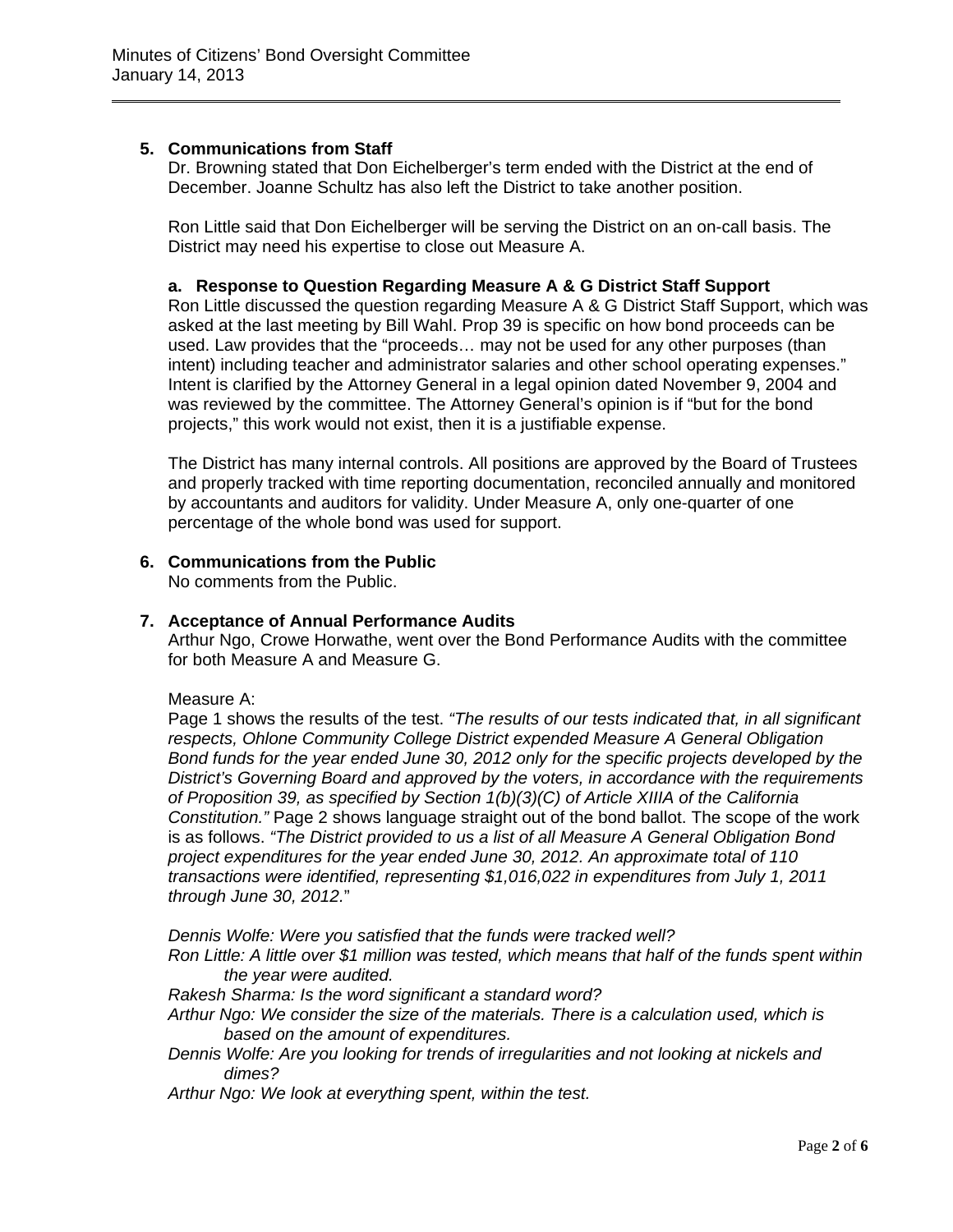Measure G has the same explanation and format.

Page 1 shows the results of the test. *"The results of our tests indicated that, in all significant respects, Ohlone Community College District expended Measure G General Obligation Bond funds for the year ended June 30, 2012 only for the specific projects developed by the District's Governing Board and approved by the voters, in accordance with the requirements of Proposition 39, as specified by Section 1(b)(3)(C) of Article XIIIA of the California Constitution."* Page 2 shows language straight out of the bond ballot. The scope of the work is as follows. *"The District provided to us a list of all Measure G General Obligation Bond project expenditures for the year ended June 30, 2012. An approximate total of 75 transactions were identified, representing \$14,400,953 in expenditures from July 1, 2011 through June 30, 2012."*

The Measure A and Measure G Bond Performance Audits were accepted. **Moved** / Sharma / Seconded / Pirrone / All in favor

### **8. Review of District's Financial Audit**

Ron Little mentioned that the District's Financial Statements will be presented to the Board of Trustees on Wednesday. Page 50 and 52 were specifically discussed with the committee.

Arthur stated that the District Financial Audit has an unqualified opinion, which is the best opinion you can get.

*Bob Douglass: Can you explain unqualified opinion? Arthur Ngo: The financial statements are stated accurately. They are appropriately presented and in accordance with Generally Accepted Accounting Principles (GAAP).*

# **9. Measure A Bond Financial Update**

Ron Little went through the Measure A Bond Financials with the committee. Funds have been moved around for the HVAC work to support Bond Project 2. The Science Modulars project is located under Bond Project 3, Health and Safety.

*Dennis Wolfe: What is going on with legal?* 

*Ron Little: We currently have two legal actions we're pursuing. We are still meeting with all major players regarding the Geo-coils project at Newark. Mediation is scheduled for next month with regard to the Student Services Building.* 

*Dennis Wolfe: Where is the money to pay for this?* 

*Ron Little: If we run out of money within Measure A, Fund 41 can pay for the work that needs to be completed.* 

*Rakesh Sharma: Does Measure A have left over money?* 

*Ron Little: We have about \$1 million. There is an opportunity for settlement for mediation. We have money from Fund 41. The Geo Coils project is another challenge.* 

*Hector Rastrullo: What is Fund 41?* 

*Ron Little: This is a fund for Capital Outlay. The non-bond fund portion of the Below Grade Water Intrusion project was paid from this fund.*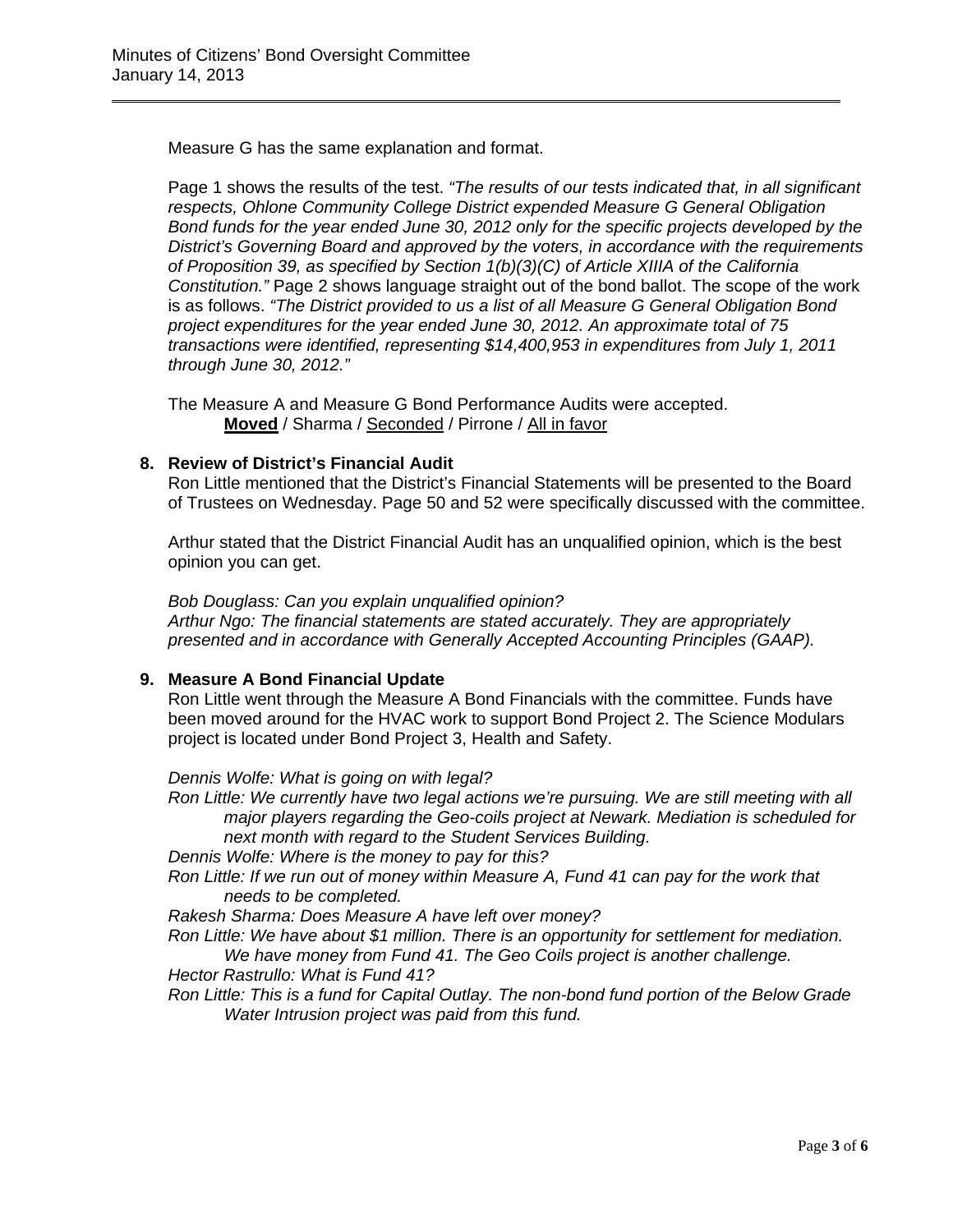# **10. Measure A Bond Projects Update**

Thomas Moore gave an update on the Measure A Bond projects. We have a substantive closeout on all projects with a few exceptions. The Below Grade Water Intrusion Project is in the closeout phase. Documents need to get to DSA. The Building 16, Science Modulars project, needs to be closed out through DSA. The HVAC repairs in Building 7 are 50% complete. Programming and balancing needs to be done. The Geo-coils in Newark are still in need of repair. The vaults are still giving us trouble.

#### *Rakesh Sharma: What is the problem at Newark?*

*Thomas Moore: The Geo Coils are the problem. We've isolated the problems to the vaults. All five need to be replaced and we are currently negotiating with contractors*.

#### **11. Measure G Financial Update**

Ann Kennedy went over the Measure G Financial Update. Under the Measure G Program Report, approximately \$17.6 million has been spent. Interest earned is \$310,970. We will see a catch up on interest earnings in quarter two.

The bond list revision, already been reviewed by this committee, is now reflected in the Summary Report.

It was noted that a pointer should be used during the financial portions of the meeting to easily follow along.

#### **12. Measure G Bond Projects Update**

Chris Wilson went through the following Measure G Bond projects.

- Newark Photovoltaics March completion date fairly solid.
- Academic Core completing programming. Figuring where everyone will be. Information will be brought back to the March CBOC meeting and Board of Trustees meeting.

*Rakesh Sharma: Is there a consensus about clustering?* 

*Chris Wilson: Yes, that is the direction that we have been given. One of the major principles of the Master Plan was to have interactive collisions on campus. The goal is to put the learning resource center in the middle of campus.* 

*Dr. Browning: We have an Educational Master Plan, where we add our philosophies and values. This document also includes enrollment projections. This was used to create the Campus Master Plan.* 

*Chris Wilson: Campus standards will also be set.* 

- Central Utility Plant Currently studying if it will be good for long term efficiencies.
- Quick Fix Projects:
	- o Floor box changes
	- o Wooden boards have been replaced with cement.
	- o Roof tiles for buildings 1, 5, and 9 are repaired.
	- o Signage in process
	- o Safety hand railings
	- o Doors at the Smith Center had exiting problems.
- RFQs:
	- o Campus Land architect softball, baseball and soccer
	- o Terraced parking structure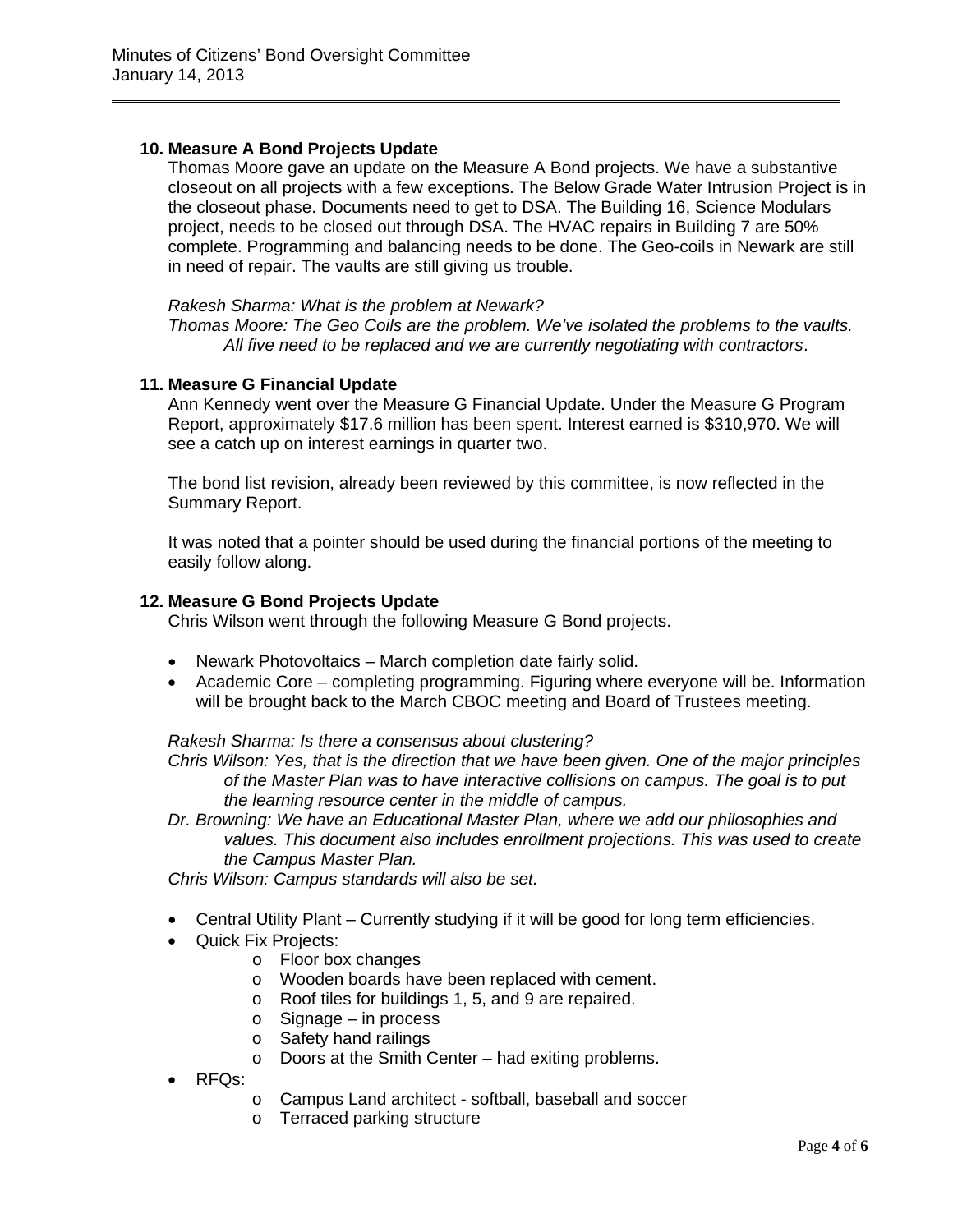*Rakesh Sharma: It would be helpful to have a campus map.* 

### **13. Approval of CBOC Annual Report**

Ron Little discussed the annual report with the group. Staff met with the subcommittee of the 2012 annual report in November. The subcommittee consists of Andy Francis and Bob Douglass.

Mike Chegini walked the group through the draft of the annual report. This year it was decided to go with an online version that is also capable of producing a print friendly report. The URL to the website is located on the back of the postcard that was given to each committee member. The web version features more photos and pictures. It has direct links to the most commonly accessed areas of the CBOC website. There is a letter from the committee chair. Links to the bond website are shown. Budget and expenditures are shown with pie charts. The annual performance and financial audits are easily located by a link on the same page. There is a paragraph at the bottom of the budget and expenditures page, approved by the auditors, that states, *"California Proposition 39, California Education Code Section 15278, and the Section 1(b)(3) of Article XIII A of the California Constitution required annual performance and financial audits on use of general obligation bond proceeds. The performance and financial audits for the fiscal year ending June 30, 2012 were performed by an independent certified public accounting firm in accordance with generally accepted auditing standards and governmental auditing standards, issued by the Comptroller General of the United States. The audits indicate that, in all significant respects, the District expended the general obligation bond proceeds in accordance with the requirements of Proposition 39."*

Rakesh Sharma: How come some of the pie charts have color legends and some do not? Mike Chegini: We will add color legends on all bond overview budgets to be consistent. Rakesh Sharma: It would be nice if we posted the meeting dates and times to let the public know when we have meetings.

The site also has tracking built into it to find out how people found the webpage. Project lists for Measure A and Measure G are shown. There is a featured projects page that has pictures and a description on the bottom of each picture. And the final section has the bond language for both Measures A and G. Any questions?

*Frank Pirrone: This was beautifully done.* 

*Dennis Wolfe: Are the audits on here?* 

*Mike Chegini: There is a link at the bottom of the page. You can view the complete audit report with the link.* 

*Bob Douglass: I don't think that the last page reads well. Shall the voters? Ron Little: We tried to reflect what was said based on the language of the ballot. Patrice Birkedahl: Would it help to have it in quotes?* 

- *Ann Kennedy: With regard to the request to add a place for public input, if we go to the home page where it says learn more and add a place for public input, would that meet your request?*
- *Dennis Wolfe: This report reflects the work of this group and it seems like it would be an appropriate place to reflect that.*